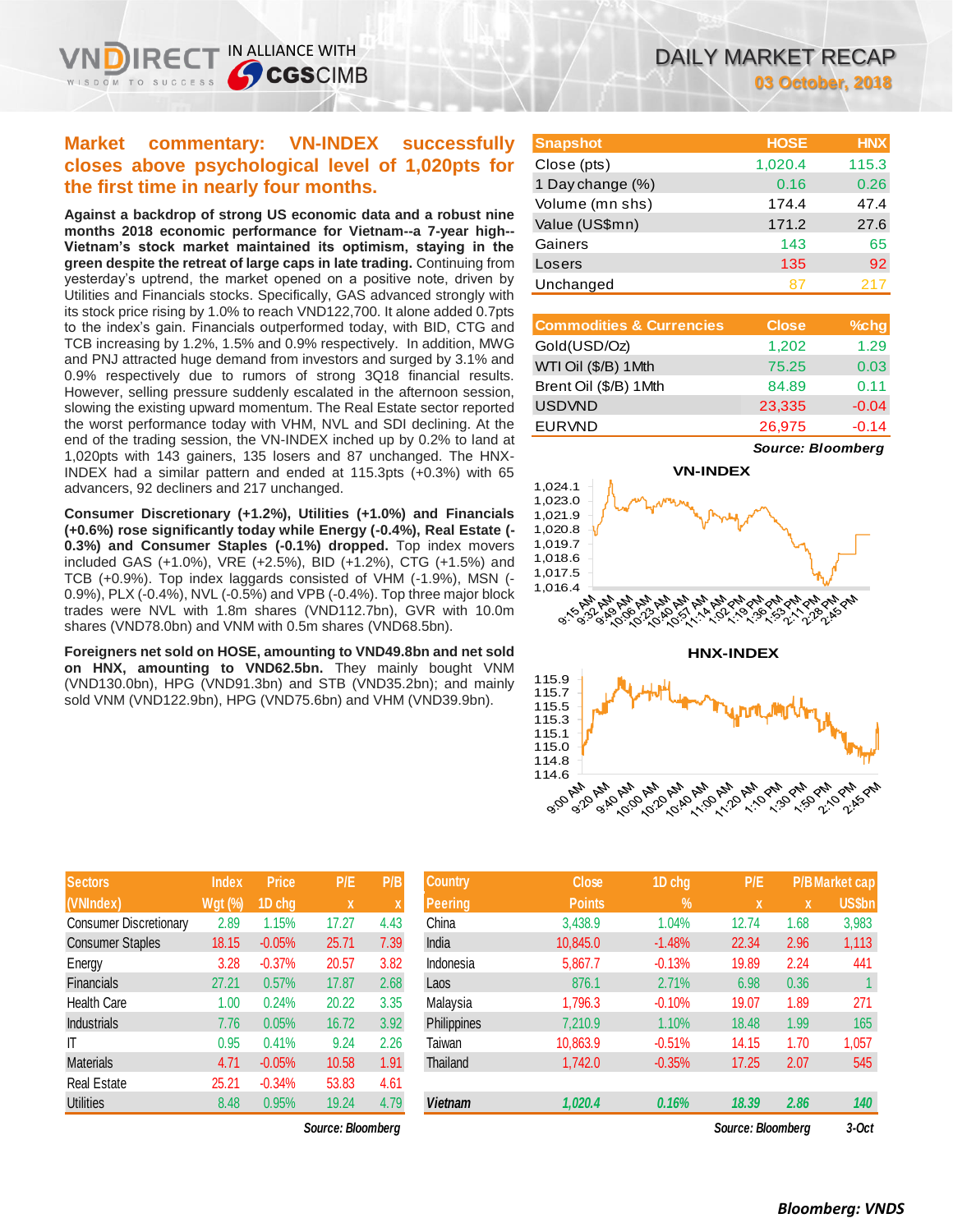### **Market News**

**Oil steadied near the highest level in almost four years as supply crunch fears outweighed expectations for an increase in American crude inventories.** Futures in New York were little changed to trade near US\$75 a barrel. Supply losses from Iran to Venezuela continued to rattle markets, boosting volatility and driving prices to the highest since November 2014. The ongoing outlook for a tightening of crude markets overshadowed forecasts for a second weekly gain in U.S. stockpiles. Crude has gained more than 20 percent this year on growing concerns the OPEC and its allies' pledge to pump more won't be enough to offset losses from American sanctions on Iranian oil. The Persian Gulf state's exports appear to have declined by more than the market expected, with South Korea, Japan and India already shunning supplies before the sanctions due Nov. 4. "There's no doubt there is a clear uptrend," Michael McCarthy, chief market strategist for Asia Pacific at CMC Markets in Sydney, said by phone. In terms of expectations for U.S. inventories, "while the market is expecting a gain on average, a surprise draw could be the leg up to the next level" for prices. *(Bloomberg)*

**E-commerce websites no longer required to register with MoIT.** Organisations and individuals using e-commerce websites will not be required to notify or register with Vietnam's Ministry of Industry and Trade (MoIT) from October 18. This follows the ministry's Circular 21/2018/TT-BCT revising some regulations relating to e-commerce management stipulated in Decree 47 dated in 2014. According to Decree 47, e-commerce websites must be registered or notified with the ministry as prescribed by law. Almost all websites that sell and market goods and services on the internet are considered e-commerce websites. Decree 47 required organisations and individuals who owned ecommerce websites to provide information of their names, business registration, business areas, headquarters and contact information. The removal of the regulation has shown the ministry's determination to complete administrative procedures for its deep and thorough reform. In addition, the ministry has been active in reviewing business and investment conditions to support enterprise development. *(Vietnamnews.vn)*

## **Initiation Report**

### **Viettel Global Investment JSC (VGI VN – UPCOM) – Initiation report – REDUCE (-26.0%)**

**Viettel Global Investment JSC (VGI), a subsidiary of telecom company Viettel Group, has had a stellar 57% rise in the stock price since listing on the UPCOM on September 25th. VGI provides full telecom services including calls, texts, mobile data and fiber optic internet broadband in nine countries across Africa, Latin America and Southeast Asia.**

**VGI is the largest telco to be listed on Vietnam stock market and holds the leading position in six out of nine countries under coverage.** Being the largest telco to be listed, VGI has brought a new and interesting story to the market. VGI's subsidiaries and affiliates hold leading market positions thanks to a widespread network that penetrates rural areas in developing countries, tapping into a large user base (39mn total) that avails of a portfolio of advanced services including 4G and fiber optic broadband.

**We expect a 9.0% CAGR of VGI's subscribers base to be the main growth driver over the next 5 years** mainly thanks to low average penetration rate of 43% in emerging countries in Sub-Saharan Africa and South East Asia vs the global average of 66%. According to GSMA, Africa and Southeast Asia telecom markets are expected to grow at a CAGR of 7.4% and 4.2%, respectively over 2016- 2020 versus just 2.3% for the global industry as a whole which is, on average, more mature.

**Long term growth driver will be Mytel, VGI's new JV in Myanmar**, given the domestic backdrop of a relatively high smartphone adoption rate of 70% of total mobile users which will support an increase in 4G data usage penetration from 10% in 2016 to 34% in 2020 (estimated by GSMA) and 0% tax policy. This will help Mytel grow its 4G data business, hence raising average revenue per user (ARPU) and number of users at 2018-27 CAGRs of 2.1% and 10.1%, respectively to reach US\$32.6 and 7.6mn users by 2027 therefore contributing 16.8% of VGI's EBT by 2027.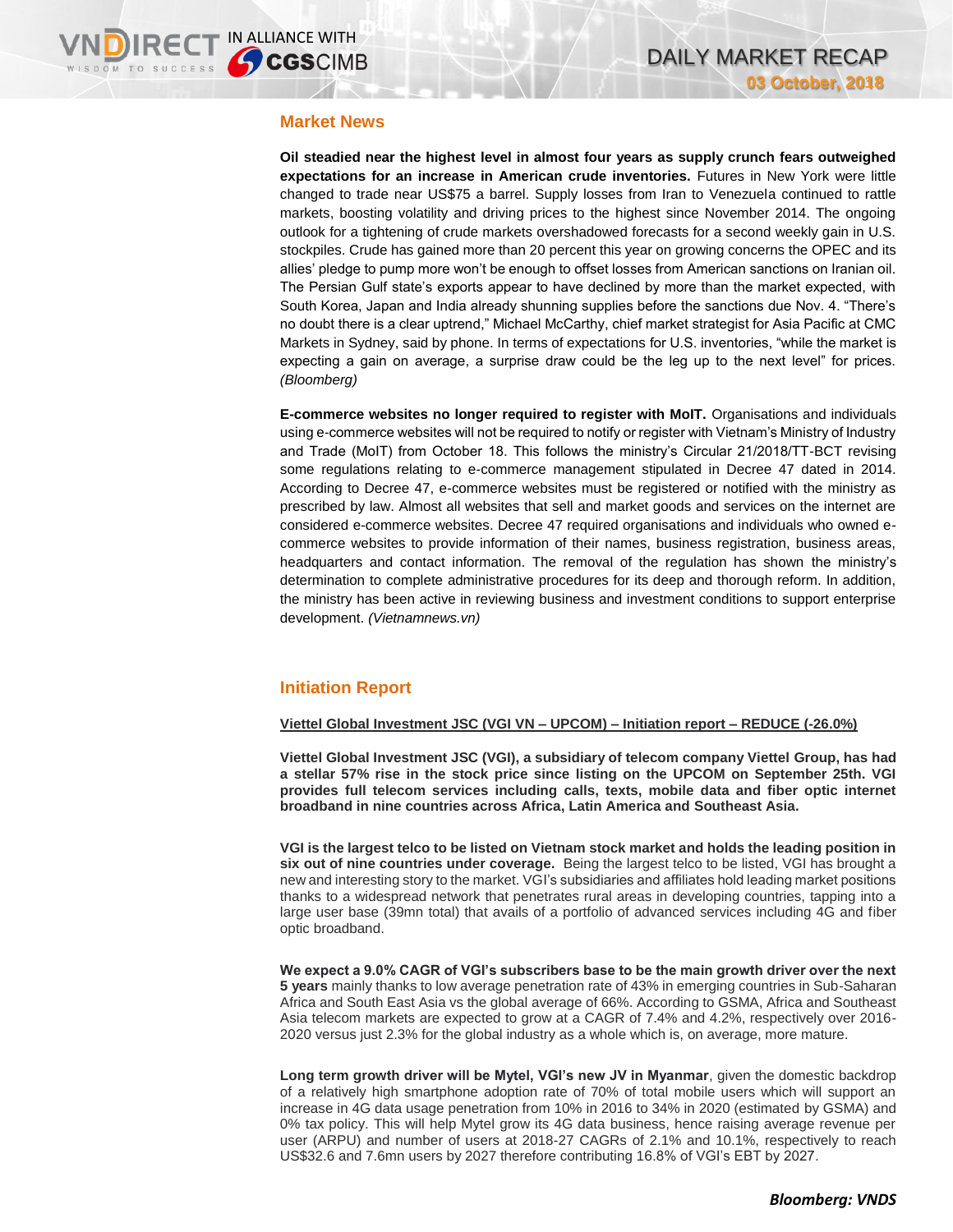

**Foreign exchange risk is material,** as the US Dollar is expected to appreciate in the following years versus most EM currencies. Competition poses another threat as VGI will face multinational incumbents in Myanmar, while Over-The-Top social apps such as Facebook and Viber are continually winning market share from telecommunications enterprises.

DAILY MARKET RECAP

**03 October, 2018**

**We initiate on VGI with a REDUCE rating despite strong growth prospects** with a target price of VND17,400/ share, based on an equally weighted blend of DCF and target EV/EBITDA valuation methods. We forecast VGI's revenue and EAT in 2018 to touch VND22,447 (+18.0% YoY) and VND466bn (vs a loss of VND331bn in 2017), respectively based on an increase in the user base to 47mn (+21% YoY) while ARPU is expected to decrease by 1.4% YoY to US\$20.9. The euphoric reception since listing has rendered the stock expensive, with VGI trading at a 28% premium to peers.

*Read the full report: [HERE](https://static-02.vndirect.com.vn/uploads/prod/VGI_Initiation_20181003.pdf)*

### **Notable Corporate Events**

**Vinhomes JSC (VHM VN) - dividend payment:** Oct 08 and Oct 09 will be the ex-date and record date, respectively, for paying the 2018 stock dividend at the ratio of 100:25. *(Vsd.vn)*

**Southern Airports Services JSC (SAS VN) - dividend payment:** Oct 12 and Oct 15 will be the exdate and record date, respectively, for paying the 2018 first cash dividend of VND800/share. The payment will be made on Oct 26. *(Vsd.vn)*

*<to be continued>*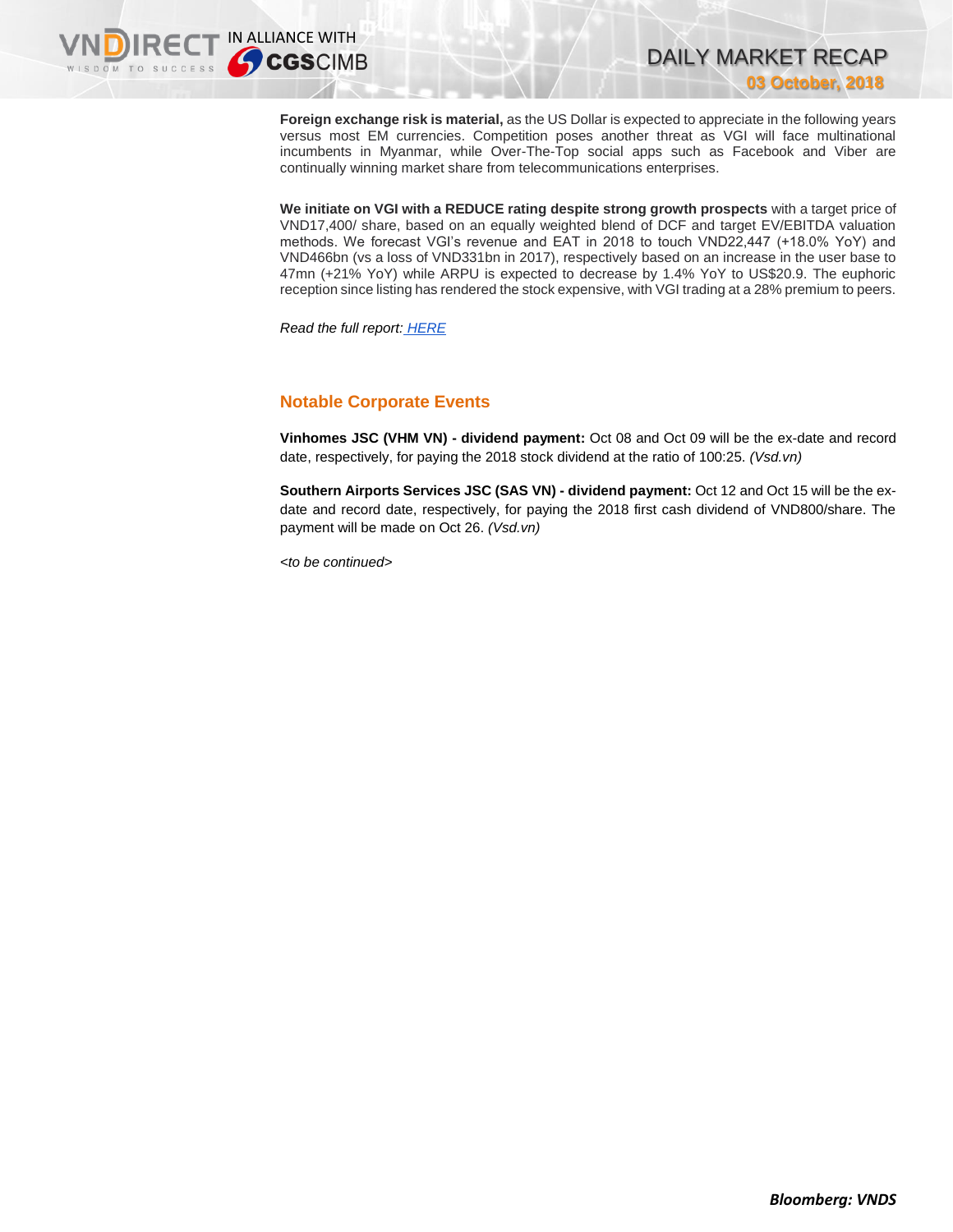# DAILY MARKET RECAP **03 October, 2018**

# **COVERAGE SUMMARY**

WISDOM TO SUCCESS

**VNDIRECT IN ALLIANCE WITH** 

| Ticker          | <b>Close</b><br>price | <b>Adjusted</b><br>target<br>price | <b>Upside</b> | Recom-<br>endation | Investment thesis summary/Update                                                                                                                                                                                                                                                                                                                                                                                                                                                                                                                                                                                                                      | <b>Latest</b><br>report |
|-----------------|-----------------------|------------------------------------|---------------|--------------------|-------------------------------------------------------------------------------------------------------------------------------------------------------------------------------------------------------------------------------------------------------------------------------------------------------------------------------------------------------------------------------------------------------------------------------------------------------------------------------------------------------------------------------------------------------------------------------------------------------------------------------------------------------|-------------------------|
| PC <sub>1</sub> | 27,000                | 35,300                             | 30.7%         | ADD                | Positive outlook for 2018 with surge in revenue thanks to: (1) New<br>contribution from My Dinh Plaza II and (2) commissioning of two new<br>hydropower plants in Q4, 2017. (3) Back log of VND2,040bn at end of 2017                                                                                                                                                                                                                                                                                                                                                                                                                                 | <b>Link</b>             |
| <b>LPB</b>      | 10,500                | 13,500                             | 28.6%         | ADD                | 1. Unique distribution advantage with more than 1000 PTOs across<br>country. Will be able to maintain strong credit growth thanks to good capital<br>buffer (CAR $\sim$ 13%) and strong liquidity (LDR $\sim$ 80%).<br>2. FY18 YE P/B cheap relative to peers.                                                                                                                                                                                                                                                                                                                                                                                        | Link                    |
| <b>VJC</b>      | 144,800               | 149,400                            | 3.2%          | <b>HOLD</b>        | 1. 1Q18 transport revenue reached VND6,035bn (+51.9% yoy)<br>2. In 2018, VJC will continue to expand its international network<br>3. VJC may not be able to pass on fuel costs if oil price continues to rise.<br>Moreover VJC appears to be overvalued compared to global peers which<br>are seeing multiple contraction due to rising fuel prices and looming<br>overcapacity in the APAC region                                                                                                                                                                                                                                                    | Link                    |
| <b>NLG</b>      | 31,800                | 35,500                             | 11.6%         | HOLD               | 1. NLG is well aligned with the new property market orientation. NLG<br>focuses on durable-demand products (affordable and social apartments<br>and landed properties).<br>2. FY2017 net revenue is forecasted at VND3,454 billion (+36.3% yoy) and<br>NPATMI at VND544 billion (+58% yoy). For 2018, revaluation of Hoang<br>Nam project will secure strong EAT growth. However, the share price is<br>reasonable this year.<br>3. Upside for the stock will come in 2018 as major projects are going to be<br>executed.                                                                                                                             | Link                    |
| <b>ACV</b>      | 85,800                | 112,000                            | 30.5%         | ADD                | 1. Likely beneficiary of air passenger boom over the next decade<br>2. MOT's divestment of ACV stake to be a significant catalyst<br>3. Higher return on capital justifies higher valuation                                                                                                                                                                                                                                                                                                                                                                                                                                                           | <b>Link</b>             |
| <b>DPM</b>      | 19,200                | 15,600                             | $-18.8%$      | <b>REDUCE</b>      | 1. High exposure to oil prices (forecasted to average US\$70/bbl in 2018)<br>implies potential further contraction in margins.<br>2. High depreciation burden leads to expected losses for the NPK - NH3<br>expansion project in 2018-2019. This project will only contribute to profits<br>from 2020 onwards as the plants reach full capacity.<br>3. Short to medium term catalysts include a pending change in VAT policy<br>(which would improve gross margin by 3-4% pts) and the acceleration of<br>PVN's divestment process in 2018.                                                                                                           | Link                    |
| QNS             | 40,600                | 44,600                             | 9.9%          | <b>HOLD</b>        | 1. Soymilk unable to recover due to intense competition.<br>2. Sugar production expansion mitigated price fall.                                                                                                                                                                                                                                                                                                                                                                                                                                                                                                                                       | <b>Link</b>             |
| <b>LTG</b>      | 38,000                | 46,000                             | 21.1%         | <b>ADD</b>         | 1. Market leader in the CPC segment with 21% market share (vs. second<br>largest player VFG with 8.3% market share). LTG could easily maintain the<br>market leadership in the segment thanks to (1) extensive distribution<br>network, and (2) established long-term relationships with suppliers.<br>2. Long-term strategy is to focus on the Agrifood segment with high<br>potential in export markets such as China, Philippines, Indonesia, etc.<br>3. LTG is trading far below its domestic peers.                                                                                                                                              | Link                    |
| <b>VCB</b>      | 63,000                | 79,500                             | 26.2%         | <b>ADD</b>         | 1. VCB is a well-regarded state-owned commercial bank (SOCB) with an<br>extensive network, a critical role in Vietnam's national payment system and<br>leading card issuer.<br>2. Its strong deposit franchise and large client base would support a gradual<br>shift in loan mix to higher-yield segments such as personal lending, in our<br>view.<br>3. Its asset quality is best in class, with well-controlled NPLs and a high<br>provisioning buffer (NPL of 1.1%, loan loss reserve ratio, LLR, of 131% at<br>end- $FY17$ ).<br>4. We project an enviable net profit CAGR of 17.7% over FY18-20F, with<br>ROE improving to 20.1% by end-FY20F. | Link                    |
| MBB             | 23,100                | 33,400                             | 44.6%         | <b>ADD</b>         | 1. MBB is looking to push fee income through bancassurance and<br>internet/mobile banking.<br>2. High loan growth to be supported by sufficient capital and funding.<br>3. MBB still trades at a discount to peers.                                                                                                                                                                                                                                                                                                                                                                                                                                   | Link                    |
| <b>VSC</b>      | 42,500                | 53,400                             | 25.6%         | <b>ADD</b>         | 1. VSC will boost VGP capacity by a third to 800,000 TEU by 2019 through<br>the additional of a new quay crane and a back-end logistics center which is<br>75% complete at the moment.<br>2. 2018 net profit expected to soar to VND360bn (+34.8% YoY).<br>3. Valuation is attractive due to the foreign investors' sell off over the last<br>few weeks. VSC is currently trading at 12M EV/EBITDA 5.6x, well below<br>the peer average of 6.7x.                                                                                                                                                                                                      | <b>Link</b>             |
| <b>VPB</b>      | 26,100                | 36,700                             | 40.6%         | ADD                | 1. VPB delivered ROA of 1.9% and ROE of 24.8% in FY16, the highest<br>returns-on-capital among local peers and impressive even in a regional<br>context.                                                                                                                                                                                                                                                                                                                                                                                                                                                                                              | <b>Link</b>             |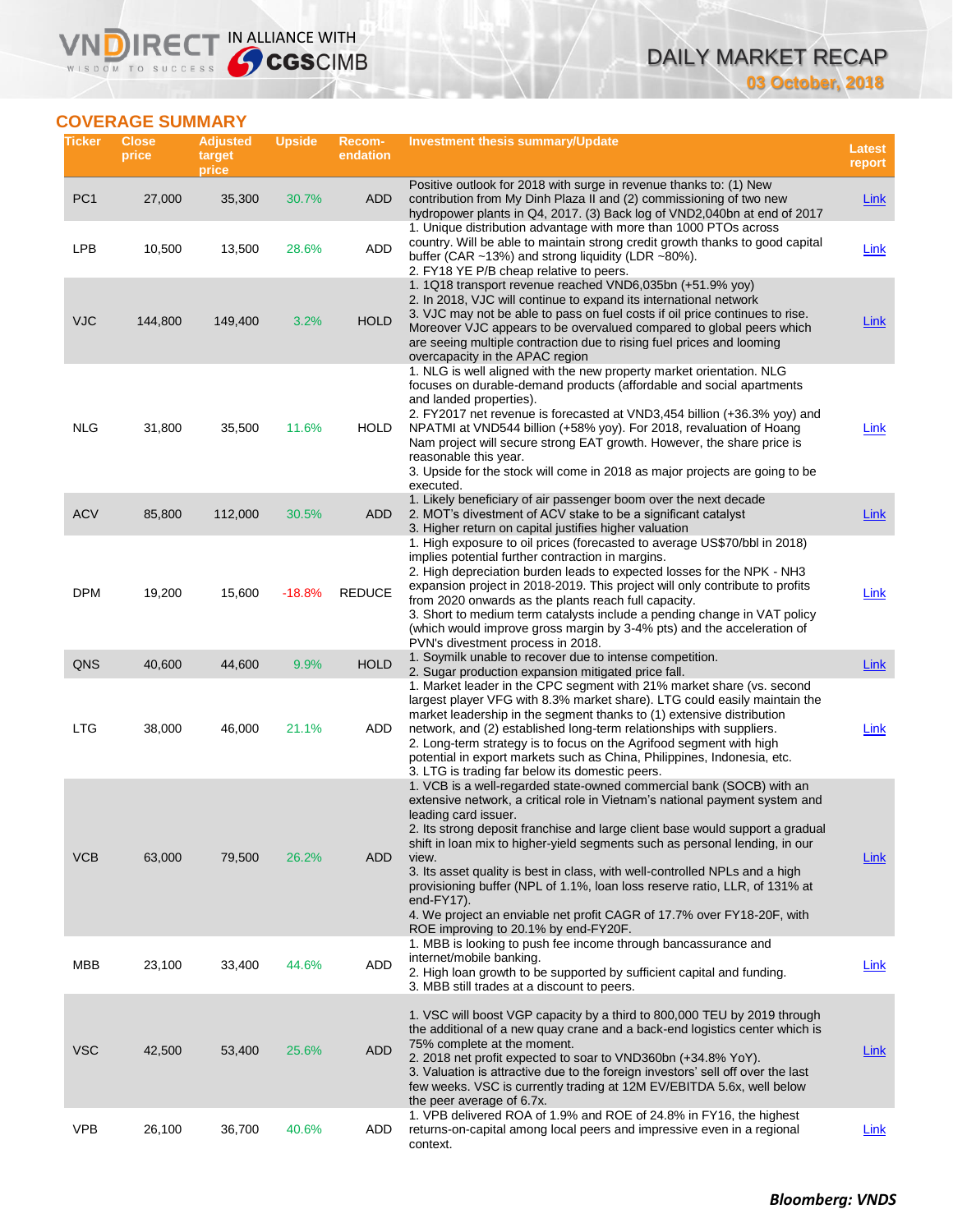# DAILY MARKET RECAP **03 October, 2018**

| Ticker     | <b>Close</b><br>price | <b>Adjusted</b><br>target<br>price | <b>Upside</b> | Recom-<br>endation | <b>Investment thesis summary/Update</b>                                                                                                                                                                                                                                                                                                                                                                                                                                                                                                                                        | Latest<br>report |
|------------|-----------------------|------------------------------------|---------------|--------------------|--------------------------------------------------------------------------------------------------------------------------------------------------------------------------------------------------------------------------------------------------------------------------------------------------------------------------------------------------------------------------------------------------------------------------------------------------------------------------------------------------------------------------------------------------------------------------------|------------------|
|            |                       |                                    |               |                    | 2. FY16 NIM of 7.7% was driven by a shift in loan mix towards higher<br>yielding segments, such as consumer finance, retail, household and micro-<br>SME loans.<br>3. Strong topline growth in FY14-16, complemented by an improvement in<br>operational efficiency on continued investments into technology.<br>4. We expect strong earnings growth in FY17-20F with forecasted net profit<br>CAGR of 25.6% and sustained high average ROE of 22.7%.                                                                                                                          |                  |
| <b>TCM</b> | 29,000                | 22,500                             | $-22.4%$      | <b>REDUCE</b>      | 1. High property value offsets the lack of foreign room.<br>2. Core segments to perform moderately well in 2018.<br>3. We expect that FY18 core-earnings to grow by a robust 45%.                                                                                                                                                                                                                                                                                                                                                                                              | Link             |
| <b>HPG</b> | 41,300                | 47,800                             | 15.7%         | ADD                | 1. Expect higher construction steel consumption across Vietnam in 2018F<br>2. Ability to sustain and even consolidate its leading market position<br>3. Margin expansion from rising steel prices & soft raw material prices<br>4. HPG's long-steel capacity to double over the next 12 months                                                                                                                                                                                                                                                                                 | Link             |
| <b>PVT</b> | 18,750                | 29,900                             | 59.5%         | <b>ADD</b>         | 1. PVT has a chartering profile skewed towards fixed rates, which offers<br>protection against the current low-rate environment, while providing<br>potential upside for recovery.<br>2. PVT has the largest tanker fleet and LPG fleet among Vietnam carriers,<br>and is able to ride on growing demand for fossil fuels and LPG from the civil<br>and industrial sectors.<br>3. The company plans to upsize and rejuvenate its fleet over the next few<br>years to respond to Vietnam's increasing refinery capacity and growing<br>demand for LPG.                          | Link             |
| <b>STK</b> | 18,000                | 27,600                             | 53.3%         | ADD                | 1. STK is currently the Vietnam's 2nd largest polyester yarn manufacturer,<br>accounting for 28% of the country's total polyester yarn exports.<br>2. Unmet domestic demand and growing demand from export markets,<br>driven by recent trade agreements.<br>3. However, fierce competition from Chinese yarn, as well as input price<br>volatility present downside risks.                                                                                                                                                                                                    | Link             |
| IDI        | 13,200                | 26,600                             | 101.5%        | <b>ADD</b>         | 1. IDI has gradually risen to become one of the most promising Vietnamese<br>pangasius exporters. The firm has endured multiple downturns in the<br>industry, demonstrating its resilience and good management quality. The<br>share price, however, is volatile.<br>2. We expect that pangasius exports will grow strongly in 2018.<br>3. Fish feed segment and fishmeal/fish fat segment will see strong growth<br>in 2018<br>4. IDI will continue to increase its capacity to support growth over the next<br>2-3 years.<br>5. High dividend yield and attractive valuation | <b>Link</b>      |
| AAA        | 17,100                | 25,300                             | 48.0%         | ADD                | 1. AAA is the largest plastic packaging manufacturer and exporter in South<br>East Asia, with current production capacity of 8,000 tonnes/month.<br>2. AAA will be able to capture market share globally in countries such as<br>Japan, as well as the U.S and EU in coming years.<br>3. AAA aims to expand its production and adopt effective cost controls.<br>4. Positive outlook for AAA in 2018.<br>5. AAA's valuation is attractive in light of its strong revenue growth and<br>improving profitability.                                                                | Link             |
| <b>PNJ</b> | 107,800               | 120,700                            | 12.0%         | HOLD               | 1. Extensive store network continued to serve as a major driver for PNJ's<br>growth.<br>2. Robust Same-Store Sales Growth (SSSG)<br>3. PNJ is diversifying its jewelry-focused product mix by introducing fashion<br>accessories such as mid-range branded watches since 2012.<br>3. Growing benefits from expanding store network and developing omni-<br>channel platform.                                                                                                                                                                                                   | Link             |
| KDH        | 34,100                | 34,900                             | 2.3%          | <b>HOLD</b>        | 1. KDH owns 500ha land bank in the inner city area of HCMC following its<br>recent merger with Binh Chanh Construction & Investment (BCI, Unlisted).<br>2. Its strategy to develop mid-range condos and gated townhouse<br>communities makes for a diversified range of products and lowers market<br>risk.<br>3. We believe KDH's high quality housing developments have helped it to<br>establish its brand name among prospective buyers, driving strong sales<br>absorption.                                                                                               | <b>Link</b>      |
| <b>VGI</b> | 23,500                | 17,400                             | $-26.0%$      | <b>REDUCE</b>      | 1. VGI is the largest telco to be listed on Vietnam stock market and holds<br>the leading position in six out of nine countries under coverage.<br>2. VGI provides full telecom services including calls, texts, mobile data and<br>fiber optic internet broadband in nine countries across Africa, Latin America<br>and Southeast Asia.<br>3. Long term growth driver will be Mytel, VGI's new JV in Myanmar, given<br>the domestic backdrop of a relatively high smartphone adoption rate of 70%<br>of total mobile users                                                    | Link             |

IRECT IN ALLIANCE WITH

VND)

WISDOM TO SUCCESS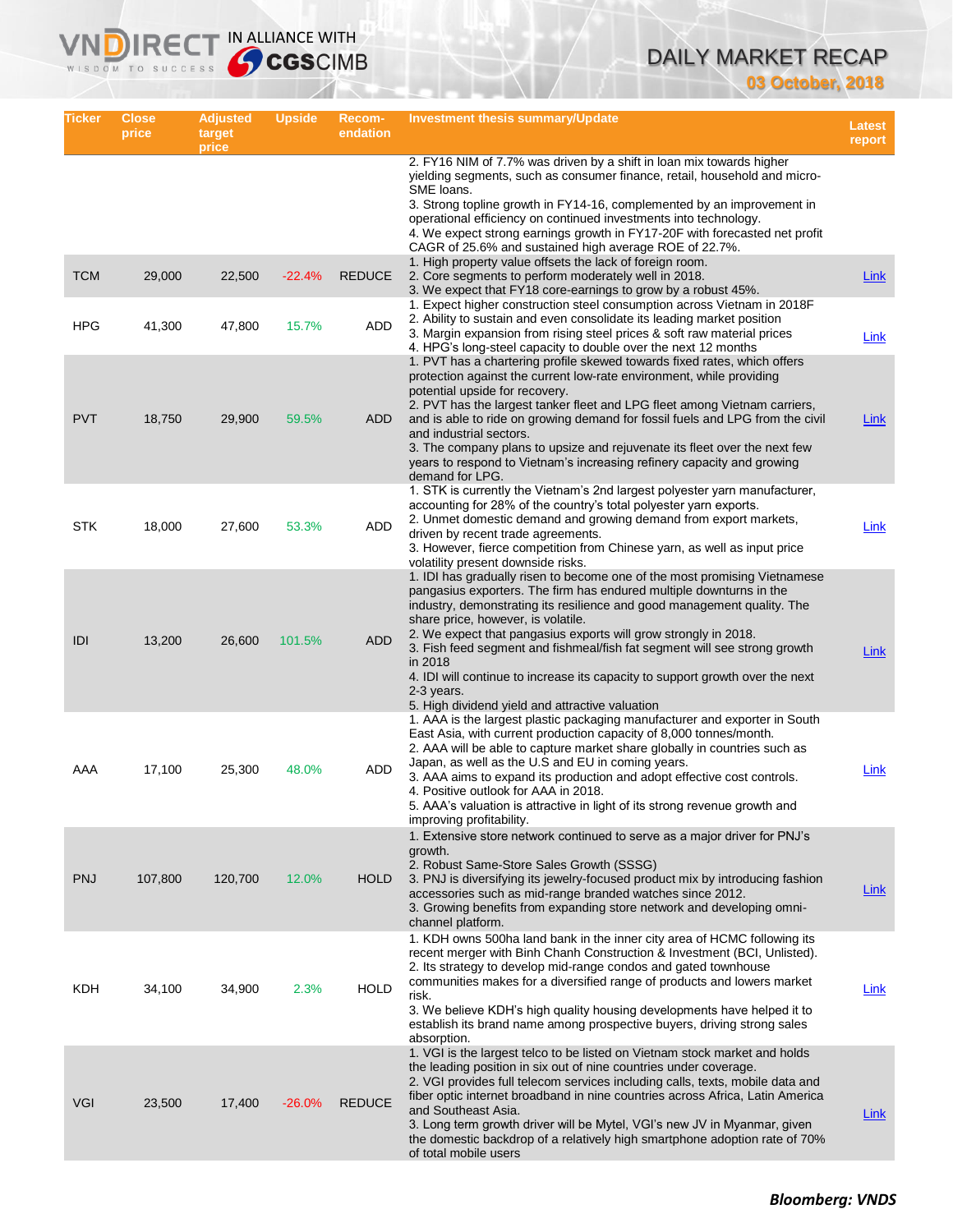# **MARKET MOVEMENTS**

WISDOM TO SUCCESS

| <b>HOSE</b>        |              |       |      |         |              |
|--------------------|--------------|-------|------|---------|--------------|
| <b>Top gainers</b> |              |       |      |         | <b>VND</b>   |
| <b>Ticker</b>      | Last         | Cha   | %chq | Vol.    | <b>Index</b> |
|                    | <b>Price</b> |       |      |         | impact       |
| <b>HVG</b>         | 7,800        | 510   | 7.00 | 1.88MLN | 0.036        |
| <b>APC</b>         | 37,500       | 2,450 | 6.99 | 85,000  | 0.009        |
| HID                | 3,530        | 230   | 6.97 | 189,850 | 0.002        |
| <b>UDC</b>         | 4,150        | 270   | 6.96 | 98,520  | 0.003        |
| <b>AGF</b>         | 7,380        | 480   | 6.96 | 57,500  | 0.004        |

**VNDIRECT IN ALLIANCE WITH** 

| <b>Top losers</b> |              |          |         |       | <b>VND</b>   |
|-------------------|--------------|----------|---------|-------|--------------|
| <b>Ticker</b>     | Last         | Cha      | %chq    | Vol.  | <b>Index</b> |
|                   | <b>Price</b> |          |         |       | impact       |
| <b>HTL</b>        | 19,450       | $-1,450$ | $-6.94$ | 650   | $-0.005$     |
| <b>BBC</b>        | 74,000       | $-5,500$ | $-6.92$ | 400   | $-0.026$     |
| <b>CIG</b>        | 4,190        | $-310$   | $-6.89$ | 4,880 | $-0.003$     |
| <b>MDG</b>        | 11,600       | $-850$   | $-6.83$ | 1,100 | $-0.003$     |
| <b>BRC</b>        | 9,180        | -660     | $-6.71$ | 50    | $-0.003$     |

| <b>Top index movers</b> |              | <b>VND</b> |      |         |              |
|-------------------------|--------------|------------|------|---------|--------------|
| <b>Ticker</b>           | Last         | Cha        | %chq | Vol.    | <b>Index</b> |
|                         | <b>Price</b> |            |      |         | impact       |
| <b>GAS</b>              | 122,700      | 1,200      | 0.99 | 239.720 | 0.714        |
| <b>VRE</b>              | 41,500       | 1,000      | 2.47 | 1.25MLN | 0.591        |
| <b>BID</b>              | 36,650       | 450        | 1.24 | 2.36MLN | 0.478        |
| <b>CTG</b>              | 27,500       | 400        | 1.48 | 4.13MLN | 0.463        |
| <b>TCB</b>              | 29,350       | 250        | 0.86 | 1.41MLN | 0.272        |

| <b>VND</b><br><b>Top index laggers</b> |              |          |         |         |              |  |  |  |  |
|----------------------------------------|--------------|----------|---------|---------|--------------|--|--|--|--|
| <b>Ticker</b>                          | Last         | Cha      | %chq    | Vol.    | <b>Index</b> |  |  |  |  |
|                                        | <b>Price</b> |          |         |         | impact       |  |  |  |  |
| <b>VHM</b>                             | 102,000      | $-2,000$ | $-1.92$ | 467,970 | $-1.667$     |  |  |  |  |
| <b>MSN</b>                             | 93,200       | $-800$   | $-0.85$ | 604.560 | $-0.289$     |  |  |  |  |
| PL X                                   | 70,700       | $-300$   | $-0.42$ | 461.970 | $-0.121$     |  |  |  |  |
| <b>NVL</b>                             | 64,000       | $-300$   | $-0.47$ | 247.900 | $-0.085$     |  |  |  |  |
| <b>VPB</b>                             | 26,100       | $-100$   | $-0.38$ | 3.46MLN | $-0.075$     |  |  |  |  |

| <b>VND</b><br><b>Top liquidity</b> |              |        |         |         |              |  |  |  |
|------------------------------------|--------------|--------|---------|---------|--------------|--|--|--|
| <b>Ticker</b>                      | Last         | Cha    | %chq    | Val.    | <b>Index</b> |  |  |  |
|                                    | <b>Price</b> |        |         | (VNDbn) | impact       |  |  |  |
| <b>STB</b>                         | 13,850       | -50    | $-0.36$ | 228     | $-0.029$     |  |  |  |
| <b>HPG</b>                         | 41,300       | 0      | 0.00    | 207     | 0.000        |  |  |  |
| <b>CTG</b>                         | 27,500       | 400    | 1.48    | 113     | 0.463        |  |  |  |
| <b>PVD</b>                         | 21,000       | 0      | 0.00    | 109     | 0.000        |  |  |  |
| <b>VJC</b>                         | 144.800      | $-200$ | $-0.14$ | 101     | $-0.034$     |  |  |  |

| <b>HOSE</b>        |              |       |         |         |              |                    |              | <b>HNX</b> |         |         |              |
|--------------------|--------------|-------|---------|---------|--------------|--------------------|--------------|------------|---------|---------|--------------|
| <b>Top gainers</b> |              |       |         |         | <b>VND</b>   | <b>Top gainers</b> |              |            |         |         | <b>VND</b>   |
| <b>Ticker</b>      | Last         | Chg   | $%$ chq | Vol.    | <b>Index</b> | Ticker             | Last         | Chg        | $%$ chq | Vol.    | <b>Index</b> |
|                    | <b>Price</b> |       |         |         | impact       |                    | <b>Price</b> |            |         |         | impact       |
| <b>HVG</b>         | 7.800        | 510   | 7.00    | 1.88MLN | 0.036        | <b>PW</b>          | 900          | 100        | 12.50   | 377,400 | 0.000        |
| <b>APC</b>         | 37,500       | 2,450 | 6.99    | 85,000  | 0.009        | <b>VIE</b>         | 11,000       | 1,000      | 10.00   | 100     | 0.000        |
| HID                | 3,530        | 230   | 6.97    | 189.850 | 0.002        | <b>PSE</b>         | 9.000        | 800        | 9.76    | 200     | 0.000        |
| UDC                | 4,150        | 270   | 6.96    | 98,520  | 0.003        | <b>SRA</b>         | 27,000       | 2,400      | 9.76    | 25,110  | 0.000        |
| AGF                | 7,380        | 480   | 6.96    | 57,500  | 0.004        | <b>PCG</b>         | 21,500       | 1,900      | 9.69    | 100     | 0.000        |
|                    |              |       |         |         |              |                    |              |            |         |         |              |

| <b>Top losers</b> |              |          |         |       | <b>VND</b>   | <b>Top losers</b> |              |          |          |        | <b>VND</b>   |
|-------------------|--------------|----------|---------|-------|--------------|-------------------|--------------|----------|----------|--------|--------------|
| <b>Ticker</b>     | Last         | Chg      | %chq    | Vol.  | <b>Index</b> | Ticker            | Last         | Chg      | $%$ chq  | Vol.   | <b>Index</b> |
|                   | <b>Price</b> |          |         |       | impact       |                   | <b>Price</b> |          |          |        | impact       |
| HTL               | 19.450       | $-1.450$ | $-6.94$ | 650   | $-0.005$     | <b>BED</b>        | 30,600       | $-3.400$ | $-10.00$ | 100    | 0.000        |
| <b>BBC</b>        | 74,000       | $-5,500$ | $-6.92$ | 400   | $-0.026$     | <b>VGP</b>        | 18,900       | $-2,100$ | $-10.00$ | 300    | 0.000        |
| CIG               | 4,190        | $-310$   | $-6.89$ | 4,880 | $-0.003$     | <b>SGH</b>        | 41,600       | $-4.600$ | $-9.96$  | 100    | 0.000        |
| <b>MDG</b>        | 11,600       | $-850$   | $-6.83$ | 1,100 | $-0.003$     | <b>SAF</b>        | 63,000       | $-6,900$ | $-9.87$  | 18,100 | 0.000        |
| BRC               | 9,180        | $-660$   | $-6.71$ | 50    | $-0.003$     | CAN               | 26,100       | $-2,800$ | $-9.69$  | 100    | 0.000        |
|                   |              |          |         |       |              |                   |              |          |          |        |              |

|            | <b>Top index movers</b> |       |         |         | <b>VND</b>      | <b>Top index movers</b> |                      |       |         |         | <b>VND</b>             |
|------------|-------------------------|-------|---------|---------|-----------------|-------------------------|----------------------|-------|---------|---------|------------------------|
| Ticker     | Last<br><b>Price</b>    | Chg   | $%$ chq | Vol.    | Index<br>impact | Ticker                  | Last<br><b>Price</b> | Chg   | $%$ chq | Vol.    | <b>Index</b><br>impact |
| GAS        | 122.700                 | 1.200 | 0.99    | 239.720 | 0.714           | ACB                     | 33.500               | 200   | 0.60    | .95MLN  | 0.254                  |
| <b>VRE</b> | 41.500                  | 1.000 | 2.47    | 1.25MLN | 0.591           | <b>SHB</b>              | 9,000                | 100   | 1.12    | 7.58MLN | 0.106                  |
| BID        | 36.650                  | 450   | 1.24    | 2.36MLN | 0.478           | <b>PGS</b>              | 32.400               | 2,400 | 8.00    | 136     | 0.081                  |
| <b>CTG</b> | 27,500                  | 400   | 1.48    | 4.13MLN | 0.463           | <b>VCS</b>              | 98,800               | 2,300 | 2.38    | 373.024 | 0.076                  |
| TCB        | 29,350                  | 250   | 0.86    | 1.41MLN | 0.272           | <b>PVS</b>              | 24,200               | 200   | 0.83    | 4.20MLN | 0.046                  |

|            | <b>VND</b><br><b>Top index laggers</b> |          |         |         |          |            | Top index laggers |          |         |          | <b>VND</b>   |
|------------|----------------------------------------|----------|---------|---------|----------|------------|-------------------|----------|---------|----------|--------------|
| Ticker     | Last                                   | Chg      | %chq    | Vol.    | Index    | Ticker     | Last              | Chg      | $%$ chq | Vol.     | <b>Index</b> |
|            | <b>Price</b>                           |          |         |         | impact   |            | <b>Price</b>      |          |         |          | impact       |
| VHM        | 102.000                                | $-2.000$ | $-1.92$ | 467.970 | $-1.667$ | ART        | 8.800             | $-900$   | $-9.28$ | 3.71 MLN | $-0.090$     |
| <b>MSN</b> | 93,200                                 | $-800$   | $-0.85$ | 604.560 | $-0.289$ | <b>NTP</b> | 50,000            | $-1,800$ | $-3.47$ | 2,050    | $-0.050$     |
| <b>PLX</b> | 70.700                                 | $-300$   | $-0.42$ | 461.970 | $-0.121$ | DL1        | 34.400            | $-600$   | $-1.71$ | 4.500    | $-0.031$     |
| <b>NVL</b> | 64.000                                 | $-300$   | $-0.47$ | 247.900 | $-0.085$ | <b>PVX</b> | 1.300             | $-100$   | $-7.14$ | 108.550  | $-0.021$     |
| <b>VPB</b> | 26.100                                 | $-100$   | $-0.38$ | 3.46MLN | $-0.075$ | HUT        | 6,000             | $-100$   | $-1.64$ | 2.63MLN  | $-0.018$     |

|            | <b>Top liquidity</b> |              |         |         |          |            | <b>VND</b><br><b>Top liquidity</b> |       |         |                   |              |  |
|------------|----------------------|--------------|---------|---------|----------|------------|------------------------------------|-------|---------|-------------------|--------------|--|
| Ticker     | Last                 | Chg          | $%$ chq | Val.    | Index    | Ticker     | Last                               | Chg   | $%$ chq | Val.              | <b>Index</b> |  |
|            | <b>Price</b>         |              |         | (VNDbn) | impact   |            | <b>Price</b>                       |       |         | (VNDbn)           | impact       |  |
| <b>STB</b> | 13.850               | -50          | $-0.36$ | 228     | $-0.029$ | <b>PVS</b> | 24.200                             | 200   | 0.83    | 101               | 0.000        |  |
| <b>HPG</b> | 41.300               | $\mathbf{0}$ | 0.00    | 207     | 0.000    | <b>SHB</b> | 9,000                              | 100   | 1.12    | 68                | 0.000        |  |
| <b>CTG</b> | 27.500               | 400          | 1.48    | 113     | 0.463    | <b>ACB</b> | 33,500                             | 200   | 0.60    | 66                | 0.000        |  |
| <b>PVD</b> | 21,000               | $\mathbf{0}$ | 0.00    | 109     | 0.000    | <b>VCS</b> | 98,800                             | 2,300 | 2.38    | 36                | 0.000        |  |
| VJC        | 144,800              | $-200$       | $-0.14$ | 101     | $-0.034$ | VGC        | 18,400                             | 0     | 0.00    | 34                | 0.000        |  |
|            |                      |              |         |         |          |            |                                    |       |         | Source: Bloomberg | $3$ Oct      |  |

*3 Oct Source: Bloomberg*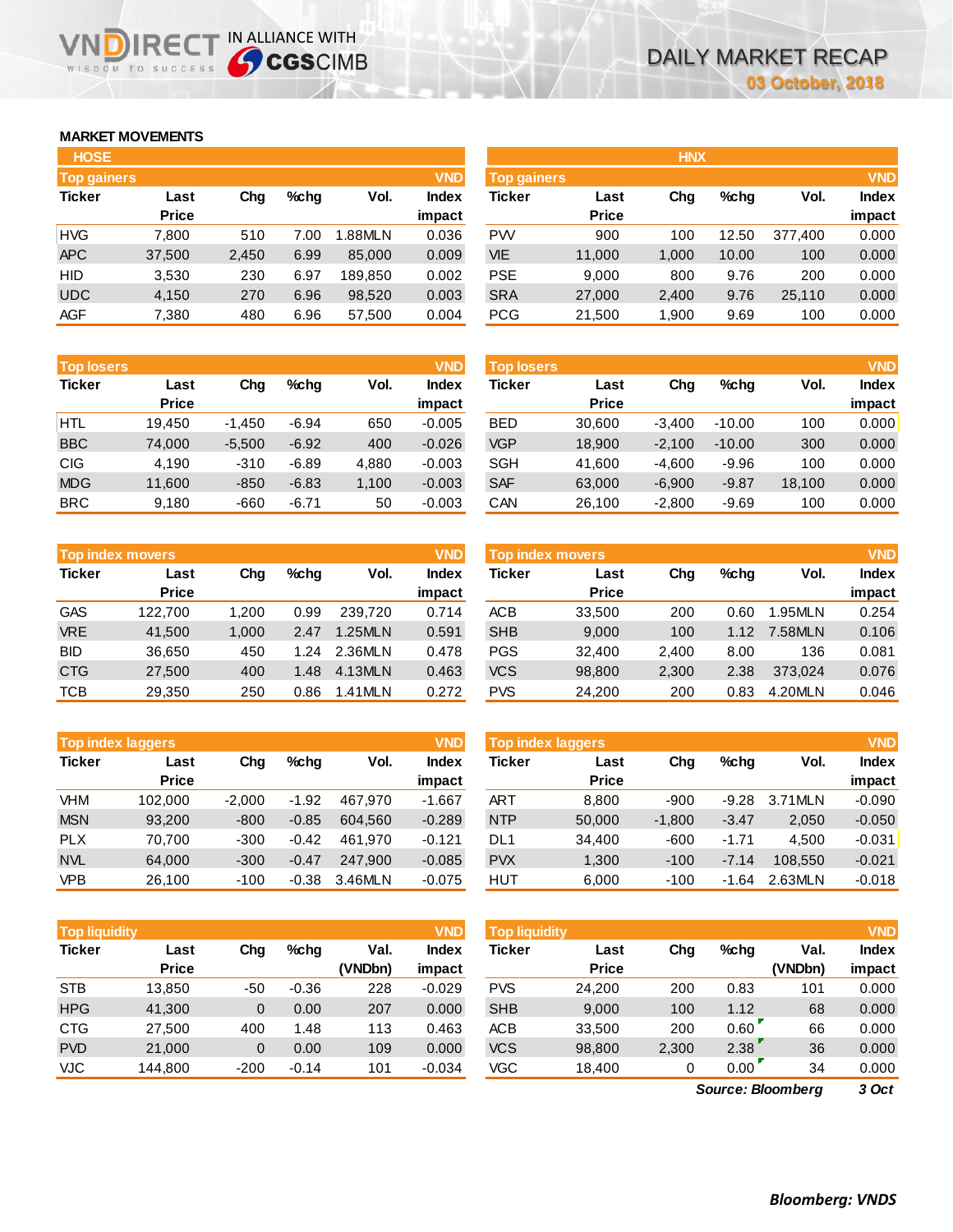### **FOREIGN ACTIVITIES**

WISDOM TO SUCCESS

**2018 ACCUMULATION**

**IRECT IN ALLIANCE WITH** 

| <b>Volume (Mn'shs)</b> | <b>HOSE</b> | <b>HNX</b> | <b>Value (VND'bn)</b> | <b>HOSE</b> | <b>HNX</b> |
|------------------------|-------------|------------|-----------------------|-------------|------------|
| <b>BUY</b>             | 10.3        | 0.6        | <b>BUY</b>            | 412.3       | 7.8        |
| % of market            | $6.0\%$     | $1.4\%$    | % of market           | 10.5%       | 1.2%       |
| <b>SELL</b>            | 9.2         | 1.2        | <b>SELL</b>           | 462.1       | 20.5       |
| % of market            | 5.3%        | $2.4\%$    | % of market           | 11.8%       | $3.2\%$    |
| <b>NET BUY (SELL)</b>  | 1.12        | (0.5)      | <b>NET BUY (SELL)</b> | (49.8)      | (12.7)     |

*Source: HSX, HNX*



| <b>2018 ACCUMULATION</b> |             |            |                       |             |            |
|--------------------------|-------------|------------|-----------------------|-------------|------------|
| <b>Volume (MIn'shs)</b>  | <b>HOSE</b> | <b>HNX</b> | <b>Value (VND'bn)</b> | <b>HOSE</b> | <b>HNX</b> |
| <b>BUY</b>               | 3,743.8     | 363.3      | <b>BUY</b>            | 219,854.0   | 6,721.4    |
| % of market              | 9.7%        | 3.5%       | % of market           | 20.1%       | 4.0%       |
| <b>SELL</b>              | 3,393.8     | 401.1      | <b>SELL</b>           | 178,616.3   | 7,468.8    |
| % of market              | 8.8%        | 3.9%       | % of market           | 16.3%       | 4.5%       |
| <b>NET BUY (SELL)</b>    | 350.0       | (37.9)     | <b>NET BUY (SELL)</b> | 41,238      | (747.4)    |

*Source: HSX, HNX*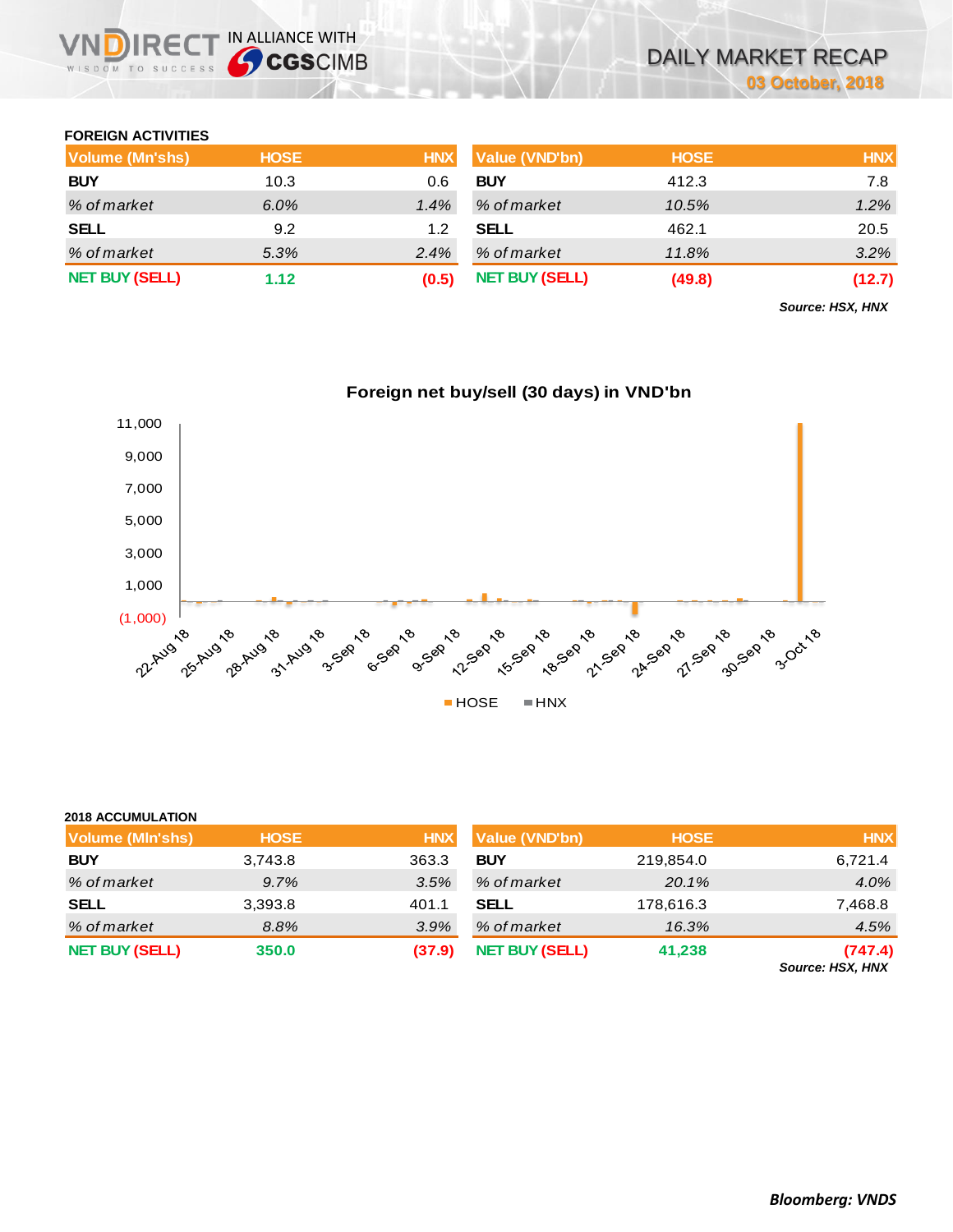### **FOREIGN ACTIVITIES**

WISDOM TO SUCCESS

R<sub>E</sub>

|               |                               | <b>HOSE</b> |         |       |                        | <b>HNX</b> |                               |        |         |       |                 |
|---------------|-------------------------------|-------------|---------|-------|------------------------|------------|-------------------------------|--------|---------|-------|-----------------|
|               | Top buy by foreigners (value) |             |         |       | <b>VND'bn</b>          |            | Top buy by foreigners (value) |        |         |       | <b>VND'bn</b>   |
| <b>Ticker</b> | Last<br>Price                 | Chg         | %chg    | Value | <b>Index</b><br>impact | Ticker     | Last<br><b>Price</b>          | Chg    | %chg    | Value | Index<br>impact |
| <b>VNM</b>    | 136.900                       | $-100$      | $-0.07$ | 130.0 | $-0.054$               | VGC        | 18.400                        | 0      | 0.00    | 1.8   | 0.000           |
| <b>HPG</b>    | 41,300                        | $\mathbf 0$ | 0.00    | 91.3  | 0.000                  | <b>CEO</b> | 13,600                        | 100    | 0.74    | 1.4   | 0.000           |
| <b>STB</b>    | 13.850                        | -50         | $-0.36$ | 35.2  | $-0.029$               | <b>SHB</b> | 9.000                         | 100    | 1.12    | 1.3   | 0.000           |
| <b>VHM</b>    | 102,000                       | $-2,000$    | $-1.92$ | 23.2  | $-1.666$               | ART        | 8,800                         | $-900$ | $-9.28$ | 0.7   | 0.000           |
| <b>BMP</b>    | 68,500                        | 2,600       | 3.95    | 21.4  | 0.066                  | HUT        | 6,000                         | $-100$ | $-1.64$ | 0.7   | 0.000           |

IN ALLIANCE WITH

| <b>HNX</b>    |                               |        |         |       |               |  |  |  |  |  |  |  |
|---------------|-------------------------------|--------|---------|-------|---------------|--|--|--|--|--|--|--|
|               | Top buy by foreigners (value) |        |         |       | <b>VND'bn</b> |  |  |  |  |  |  |  |
| <b>Ticker</b> | Last                          | Chg    | %chq    | Value | <b>Index</b>  |  |  |  |  |  |  |  |
|               | <b>Price</b>                  |        |         |       | impact        |  |  |  |  |  |  |  |
| VGC           | 18,400                        | 0      | 0.00    | 1.8   | 0.000         |  |  |  |  |  |  |  |
| CEO           | 13,600                        | 100    | 0.74    | 1.4   | 0.000         |  |  |  |  |  |  |  |
| SHB           | 9,000                         | 100    | 1.12    | 1.3   | 0.000         |  |  |  |  |  |  |  |
| <b>ART</b>    | 8,800                         | $-900$ | $-9.28$ | 0.7   | 0.000         |  |  |  |  |  |  |  |
| HUT           | 6,000                         | $-100$ | -1.64   | 0.7   | 0.000         |  |  |  |  |  |  |  |

|               | Top sell by foreigners (value) |          |         |              | <b>VND'bn</b>          | Top sell by foreigners (value) |                      |        |         |       | <b>VND'bn</b>   |
|---------------|--------------------------------|----------|---------|--------------|------------------------|--------------------------------|----------------------|--------|---------|-------|-----------------|
| <b>Ticker</b> | Last<br><b>Price</b>           | Chg      | %chg    | <b>Value</b> | <b>Index</b><br>impact | <b>Ticker</b>                  | Last<br><b>Price</b> | Chg    | %chg    | Value | Index<br>impact |
| VNM           | 136.900                        | $-100$   | $-0.07$ | 122.9        | $-0.054$               | <b>VGC</b>                     | 18.400               |        | 0.00    | 13.3  | 0.000           |
| <b>HPG</b>    | 41.300                         | 0        | 0.00    | 75.6         | 0.000                  | <b>ACB</b>                     | 33,500               | 200    | 0.60    | 2.2   | 0.000           |
| VHM           | 102.000                        | $-2.000$ | $-1.92$ | 39.9         | $-1.666$               | <b>PVB</b>                     | 23,600               | $-400$ | $-1.67$ | 1.4   | 0.000           |
| <b>MSN</b>    | 93.200                         | $-800$   | $-0.85$ | 31.0         | $-0.289$               | <b>CSC</b>                     | 26,900               | $-300$ | $-1.10$ | 1.4   | 0.000           |
| <b>DXG</b>    | 28,100                         | 0        | 0.00    | 27.7         | 0.000                  | <b>PGT</b>                     | 4,100                | 100    | 2.50    | 0.6   | 0.000           |

|               | Top sell by foreigners (value) |        |         |       | <b>VND'bn</b>          |
|---------------|--------------------------------|--------|---------|-------|------------------------|
| <b>Ticker</b> | Last<br><b>Price</b>           | Chq    | %chq    | Value | <b>Index</b><br>impact |
| VGC           | 18,400                         | 0      | 0.00    | 13.3  | 0.000                  |
| <b>ACB</b>    | 33,500                         | 200    | 0.60    | 2.2   | 0.000                  |
| <b>PVB</b>    | 23,600                         | -400   | $-1.67$ | 1.4   | 0.000                  |
| <b>CSC</b>    | 26,900                         | $-300$ | $-1.10$ | 1.4   | 0.000                  |
| PGT           | 4,100                          | 100    | 2.50    | 0.6   | 0.000                  |

|               | <b>VND'bn</b><br><b>Top net buy by foreigners (value)</b> |        |         |       |                        |            | Top net buy by foreigners (value) |        |         |       |                 |
|---------------|-----------------------------------------------------------|--------|---------|-------|------------------------|------------|-----------------------------------|--------|---------|-------|-----------------|
| <b>Ticker</b> | Last<br><b>Price</b>                                      | Chg    | $%$ chg | Value | <b>Index</b><br>impact | Ticker     | Last<br><b>Price</b>              | Chg    | %chg    | Value | Index<br>impact |
| <b>STB</b>    | 13.850                                                    | -50    | $-0.36$ | 34.7  | $-0.029$               | CEO        | 13,600                            | 100    | 0.74    | 1.2   | 0.000           |
| <b>BMP</b>    | 68,500                                                    | 2,600  | 3.95    | 19.3  | 0.066                  | <b>SHB</b> | 9,000                             | 100    | 1.12    | 1.2   | 0.000           |
| <b>HPG</b>    | 41.300                                                    | 0      | 0.00    | 15.7  | 0.000                  | ART        | 8.800                             | $-900$ | $-9.28$ | 0.7   | 0.000           |
| <b>KDC</b>    | 27,500                                                    | $-900$ | $-3.17$ | 11.5  | $-0.072$               | <b>HUT</b> | 6,000                             | $-100$ | $-1.64$ | 0.7   | 0.000           |
| <b>KBC</b>    | 13.000                                                    | 0      | 0.00    | 10.8  | 0.000                  | DHT        | 39.800                            | 1.100  | 2.84    | 0.2   | 0.000           |

|               | <b>VND'bn</b><br>Top net sell by foreigners (value) |          |         |         |                 |            | Top net sell by foreigners (value) |        |         |          |                 |
|---------------|-----------------------------------------------------|----------|---------|---------|-----------------|------------|------------------------------------|--------|---------|----------|-----------------|
| <b>Ticker</b> | Last<br><b>Price</b>                                | Chg      | $%$ chg | Value   | Index<br>impact | Ticker     | Last<br><b>Price</b>               | Chg    | %chg    | Value    | Index<br>impact |
| <b>MSN</b>    | 93.200                                              | $-800$   | $-0.85$ | $-31.0$ | $-0.289$        | VGC        | 18.400                             | 0      | 0.00    | $-11.49$ | 0.000           |
| <b>PVD</b>    | 21,000                                              | 0        | 0.00    | $-24.9$ | 0.000           | <b>ACB</b> | 33,500                             | 200    | 0.60    | $-2.15$  | 0.000           |
| <b>DXG</b>    | 28.100                                              | 0        | 0.00    | $-23.7$ | 0.000           | <b>PVB</b> | 23.600                             | $-400$ | $-1.67$ | $-1.42$  | 0.000           |
| <b>VJC</b>    | 144.800                                             | $-200$   | $-0.14$ | $-18.2$ | $-0.034$        | <b>CSC</b> | 26,900                             | $-300$ | $-1.10$ | $-1.38$  | 0.000           |
| <b>VHM</b>    | 102.000                                             | $-2,000$ | $-1.92$ | $-16.7$ | $-1.666$        | <b>PGT</b> | 4,100                              | 100    | 2.50    | $-0.60$  | 0.000           |

*Source: Bloomberg, HOSE, HNX*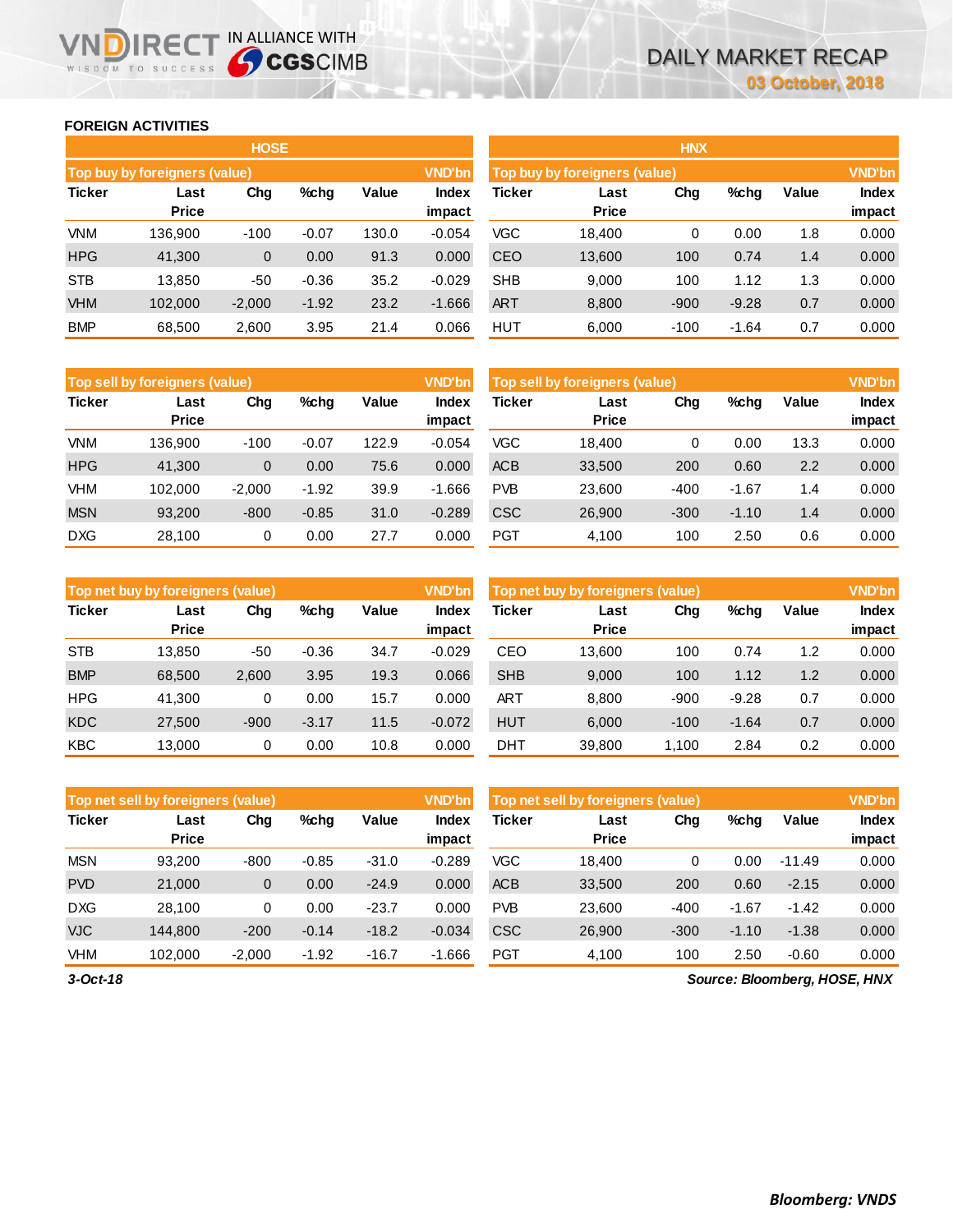### **TOP 60 MARKET CAP STOCKS SNAPSHOT ON HOSE**

NDIRECT IN ALLIANCE WITH

**03 October, 2018**

|                                           |                       |              |                  |                    |                          |                                 |                       |             |                              |                                   | 03 October, 2018    |                |               |  |
|-------------------------------------------|-----------------------|--------------|------------------|--------------------|--------------------------|---------------------------------|-----------------------|-------------|------------------------------|-----------------------------------|---------------------|----------------|---------------|--|
| TOP 60 MARKET CAP STOCKS SNAPSHOT ON HOSE |                       |              |                  |                    |                          |                                 |                       |             |                              |                                   |                     |                |               |  |
| No. Ticker                                | <b>Price</b>          |              | Price change (%) |                    |                          | Mkt. Cap Outs. Vol. Float ratio |                       |             | Avail. Fil Ave. daily vol.   | P/E                               | P/B                 | <b>ROE</b>     | <b>ROA</b>    |  |
| 1 VIC VM                                  | <b>VND</b><br>102,200 | 1M<br>$-1.2$ | 3M<br>2.5        | 6M<br>1.1          | <b>US\$mln</b><br>13,978 | <b>MIn'shs</b><br>3,192         | $\frac{9}{6}$<br>57.6 | 33.5        | $% (30 days-shs)$<br>811,977 | $\boldsymbol{\mathsf{x}}$<br>79.1 | $\pmb{\chi}$<br>7.3 | $\%$<br>11.2   | $\%$<br>1.7   |  |
| 2 VHM VM                                  | 102,000               | $-1.9$       | $-1.5$           | <b>N/A</b>         | 11,713                   | 2,680                           | 30.3                  | 33.3        | 929,534                      | 43.4                              | 3.0                 | N/A            | <b>N/A</b>    |  |
| 3 VNM VM                                  | 136,900               | 4.8          | $-3.4$           | $-15.2$            | 10,216                   | 1,741                           | 49.1                  | 40.9        | 932,485                      | 27.0                              | 9.2                 | 34.9           | 28.8          |  |
| 4 GAS VM                                  | 122,700               | 19.1         | 47.8             | $-7.7$             | 10,064                   | 1,914                           | 4.2                   | 45.4        | 466,553                      | 21.2                              | 5.4                 | 27.4           | 17.7          |  |
| 5 VCB VM                                  | 63,000                | 0.8          | 12.5             | $-15.2$            | 9,713                    | 3,598                           | 22.9                  | 9.1         | 1,705,370                    | 20.1                              | 3.9                 | 20.5           | 1.2           |  |
| 6 SAB VM                                  | 225,700               | $-0.1$       | $-1.1$           | $-1.4$             | 6,203                    | 641                             | 10.4                  | 39.3        | 39,094                       | 31.9                              | 9.2                 | 31.2           | 21.9          |  |
| 7 BID VM                                  | 36,650                | 6.5          | 59.0             | $-18.7$            | 5,369                    | 3,419                           | 4.4                   | 27.5        | 2,962,702                    | 15.7                              | 2.5                 | 16.7           | 0.7           |  |
| 8 TCB VM                                  | 29,350                | 11.6         | 7.6              | <b>N/A</b>         | 4,398                    | 3,497                           | 81.8                  | 0.0         | 2,085,665                    | 9.6                               | 2.2                 | 24.3           | 3.2           |  |
| 9 CTG VM                                  | 27,500                | 1.3          | 27.9             | $-24.2$            | 4,388                    | 3,723                           | 15.8                  | 0.0         | 6,006,340                    | 13.2                              | 1.5                 | 12.2           | 0.7           |  |
| 10 MSN VM                                 | 93,200                | $-1.9$       | 25.9             | $-17.5$            | 4,207                    | 1,053                           | 37.9                  | 20.2        | 667,878                      | 17.4                              | 5.8                 | 32.2           | 8.8           |  |
| 11 HPG VM                                 | 41,300                | 3.4          | 13.8             | $-1.2$             | 3,759                    | 2,124                           | 55.8                  | 9.6         | 6,113,167                    | 9.8                               | 2.4                 | 30.1           | 17.6          |  |
| 12 PLX VM                                 | 70,700                | 4.3          | 28.3             | $-14.8$            | 3,511                    | 1,159                           | 6.3                   | 9.0         | 992,497                      | 21.7                              | 4.3                 | 18.3           | 6.0           |  |
| 13 VRE VM                                 | 41,500                | 5.5          | 8.4              | $-16.8$            | 3,381                    | 1,901                           | 100.0                 | 17.4        | 1,844,774                    | 52.5                              | 3.0                 | 5.7            | 5.6           |  |
| 14 VJC VM                                 | 144,800               | $-7.2$       | 8.9              | $-22.8$            | 3,361                    | 542                             | 53.2                  | 5.4         | 757,068                      | 15.3                              | 7.4                 | 67.1           | 19.7          |  |
| 15 BVHVM                                  | 96,000                | 3.8          | 30.6             | $-4.5$             | 2,883                    | 701                             | 31.2                  | 24.2        | 101,944                      | 52.4                              | 4.4                 | 8.5            | 1.4           |  |
| 16 VPB VM                                 | 26,100                | 0.8          | 1.2              | $-34.5$            | 2,748                    | 2,457                           | 76.1                  | 0.0         | 4,326,768                    | 9.8                               | 2.3                 | 26.9           | 2.5           |  |
| 17 NVL VM                                 | 64,000                | $-1.5$       | 28.0             | $-16.7$            | 2,489                    | 907                             | 31.1                  | 41.0        | 561,136                      | 25.3                              | 4.2                 | 18.7           | 4.7           |  |
| 18 MBB VM                                 | 23,100                | $-2.5$       | 17.2             | $-25.1$            | 2,139                    | 2,160                           | 61.2                  | 0.0         | 5,808,898                    | 10.9                              | 1.7                 | 16.3           | 1.5           |  |
| 19 MWG VM                                 | 128,100               | 6.8          | 28.0             | 24.4               | 1,772                    | 323<br>981                      | 85.7                  | 0.0         | 552,405                      | 15.1                              | 5.5                 | 43.9           | 13.7          |  |
| 20 HDB VM<br>21 FPT VM                    | 39,450<br>45,500      | 3.4<br>2.9   | 13.7<br>16.7     | $-13.5$            | 1,658<br>1,196           | 614                             | 100.0<br>81.7         | 2.5<br>0.0  | 1,549,682<br>876,697         | 20.1<br>8.9                       | 2.7<br>2.4          | 14.9<br>28.6   | $1.0$<br>11.4 |  |
| 22 STB VM                                 | 13,850                | 22.0         | 33.8             | $-14.5$<br>$-11.8$ | 1,071                    | 1,804                           | 94.0                  | 12.4        | 7,941,907                    | 16.8                              | 1.1                 | 6.4            | 0.4           |  |
| 23 ROS VM                                 | 40,100                | $-2.7$       | 0.0              | $-64.2$            | 975                      | 568                             | 27.0                  | 46.8        | 1,451,474                    | 29.1                              | 4.0                 | 14.6           | 8.3           |  |
| 24 BHN VM                                 | 92,700                | 10.4         | $-0.3$           | $-27.0$            | 921                      | 232                             | 0.9                   | 31.4        | 1,651                        | 33.4                              | 5.7                 | 17.3           | 6.7           |  |
| 25 EIB VM                                 | 14,900                | 6.0          | 5.7              | 2.8                | 785                      | 1,229                           | 83.8                  | 0.0         | 243,028                      | 14.8                              | 1.2                 | 8.6            | 0.9           |  |
| 26 TPB VM                                 | 26,300                | $-2.2$       | 0.8              | <b>N/A</b>         | 750                      | 666                             | 95.3                  | 0.0         | 334,286                      | 15.3                              | 2.3                 | 15.9           | 0.8           |  |
| 27 PNJ VM                                 | 107,800               | 4.6          | 41.8             | $-20.1$            | 749                      | 162                             | 64.1                  | 0.0         | 532,865                      | 21.1                              | 5.2                 | 33.9           | 19.8          |  |
| 28 SSIVM                                  | 33,350                | 5.5          | 29.3             | $-21.0$            | 714                      | 500                             | 76.7                  | 43.7        | 3,689,977                    | 12.9                              | 1.8                 | 14.4           | 6.9           |  |
| 29 HNG VM                                 | 16,850                | $-5.9$       | 66.8             | 85.8               | 640                      | 887                             | 42.0                  | 56.2        | 1,619,830                    | <b>N/A</b>                        | 1.3                 | $-4.1$         | $-1.4$        |  |
| 30 KDH VM                                 | 34,100                | 11.9         | 19.4             | $-3.1$             | 595                      | 407                             | 76.5                  | 2.9         | 261,227                      | 23.1                              | 2.2                 | 10.0           | 6.0           |  |
| 31 CTD VM                                 | 163,500               | $-1.2$       | 15.1             | 6.9                | 549                      | 78                              | 86.9                  | 5.1         | 177,704                      | 8.0                               | 1.7                 | 22.5           | 11.8          |  |
| 32 DHG VM                                 | 97,000                | 5.1          | $-1.2$           | $-14.9$            | 543                      | 131                             | 32.0                  | 52.8        | 266,240                      | 24.0                              | 4.3                 | 18.4           | 14.1          |  |
| 33 GEX VM                                 | 28,450                | $-1.9$       | 11.2             | $-7.5$             | 496                      | 407                             | 69.8                  | 36.8        | 2,697,765                    | 11.3                              | 2.1                 | 22.3           | 6.9           |  |
| 34 REE VM                                 | 36,500                | 2.0          | 23.3             | $-7.6$             | 485                      | 310                             | 84.4                  | 0.0         | 682,716                      | 6.9                               | 1.3                 | 20.9           | 12.5          |  |
| 35 VCIVM                                  | 65,400                | 3.5          | 23.5             | $-24.5$            | 457                      | 163                             | 65.3                  | 59.2        | 187,490                      | 15.2                              | 3.5                 | 30.5           | 13.9          |  |
| 36 SBT VM                                 | 20,800                | 9.5          | 41.5             | 19.2               | 442                      | 495                             | 50.2                  | 91.8        | 3,487,564                    | 19.8                              | 1.7                 | 11.1           | 4.2           |  |
| 37 DXG VM                                 | 28,100                | $-1.1$       | 14.7             | $-13.7$            | 421                      | 350                             | 69.7                  | 1.0         | 3,574,507                    | 9.8                               | 2.3                 | 26.2           | 9.5           |  |
| 38 HCM VM                                 | 69,400                | 12.5         | 40.5             | $-22.5$            | 385                      | 130                             | 66.5                  | 38.3        | 284,343                      | 11.3                              | 3.1                 | 29.3           | 16.8          |  |
| 39 VHC VM                                 | 94,400                | 22.6         | 69.8             | 35.8               | 373                      | 92                              | 38.4                  | 60.6        | 150,903                      | 11.0                              | 2.7                 | 27.2           | 15.0          |  |
| 40 TCH VM                                 | 23,500                | $-13.3$      | 14.1             | 11.4               | 356                      | 353                             | 50.0                  | 45.3        | 910,600                      | 21.8                              | 1.8                 | 8.5            | $7.8$         |  |
| 41 PVD VM<br>42 GMD VM                    | 21,000<br>26,600      | 35.9<br>0.6  | 61.5<br>13.2     | 13.2<br>$-12.4$    | 345<br>338               | 383<br>297                      | 49.4<br>60.8          | 29.9<br>0.0 | 3,841,031<br>1,016,950       | <b>N/A</b><br>4.3                 | 0.6<br>1.3          | $-0.1$<br>30.1 | 0.0<br>18.2   |  |
| 43 SCS VM                                 | 152,000               | $-8.9$       | N/A              | <b>N/A</b>         | 326                      | 50                              | 99.1                  | 33.7        | 10,741                       | 23.3                              | 9.0                 | 40.8           | 35.2          |  |
| 44 DPM VM                                 | 19,200                | 9.4          | 15.7             | $-10.1$            | 322                      | 391                             | 40.2                  | 28.4        | 519,541                      | 13.3                              | 1.0                 | 8.0            | 5.9           |  |
| 45 NT2 VM                                 | 26,100                | $-1.7$       | $-9.7$           | $-15.4$            | 322                      | 288                             | 32.1                  | 27.6        | 228,018                      | 9.0                               | 2.1                 | 19.5           | 8.5           |  |
| 46 PDR VM                                 | 27,350                | 7.3          | $-3.7$           | $-18.7$            | 312                      | 266                             | 37.8                  | 42.7        | 1,284,394                    | 13.9                              | 2.4                 | 19.4           | 5.4           |  |
| 47 PAN VM                                 | 54,100                | $-6.1$       | $-4.6$           | $-22.2$            | 310                      | 133                             | 54.0                  | 59.6        | 66,880                       | 14.4                              | 2.4                 | 16.0           | 6.8           |  |
| 48 YEG VM                                 | 228,300               | 16.5         | $-17.3$          | <b>N/A</b>         | 306                      | 31                              | 100.0                 | 55.8        | 22,415                       | 92.3                              | 17.8                | 29.0           | 11.6          |  |
| 49 VPI VM                                 | 42,700                | 1.1          | 4.4              | <b>N/A</b>         | 293                      | 160                             | 100.0                 | 38.8        | 206,947                      | 9.9                               | 3.7                 | 38.8           | 13.1          |  |
| 50 NLG VM                                 | 31,800                | 2.6          | 17.8             | $-8.0$             | 288                      | 212                             | 63.6                  | 0.0         | 647,635                      | 13.9                              | 1.8                 | 13.3           | 5.5           |  |
| 51 PPC VM                                 | 20,200                | 11.0         | 18.1             | 7.4                | 278                      | 321                             | 24.7                  | 33.7        | 255,878                      | 6.6                               | 1.1                 | 17.3           | 11.5          |  |
| 52 CII VM                                 | 26,400                | $-0.4$       | 3.5              | $-10.2$            | 277                      | 245                             | 85.7                  | 14.7        | 500,082                      | <b>N/A</b>                        | 1.3                 | $-0.2$         | 0.0           |  |
| 53 KBC VM                                 | 13,000                | 7.4          | 14.0             | $-7.8$             | 262                      | 470                             | 75.4                  | 31.5        | 2,361,200                    | 13.9                              | 0.7                 | 5.3            | 2.9           |  |
| 54 DCM VM                                 | 11,300                | 11.3         | 13.0             | $-8.5$             | 256                      | 529                             | 24.4                  | 45.0        | 766,876                      | 14.3                              | 0.9                 | 6.6            | 3.8           |  |
| 55 HT1 VM                                 | 15,650                | 22.7         | 46.9             | 8.7                | 256                      | 382                             | 20.0                  | 44.3        | 530,685                      | 10.2                              | 1.1                 | 10.9           | 5.2           |  |
| 56 KDC VM                                 | 27,500                | $-8.9$       | $-16.7$          | $-27.2$            | 242                      | 206                             | 41.7                  | 27.9        | 303,917                      | <b>N/A</b>                        | 0.9                 | $-1.0$         | $-0.5$        |  |
| 57 BMP VM                                 | 68,500                | 21.9         | 21.2             | $-5.0$             | 240                      | 82                              | 42.4                  | 23.9        | 250,811                      | 12.1                              | 2.4                 | 19.6           | 16.8          |  |
| 58 HAG VM                                 | 5,970                 | $-12.1$      | 18.2             | $-7.2$             | 237                      | 927                             | 63.8                  | 40.5        | 5,795,835                    | <b>N/A</b>                        | 0.4                 | $-4.6$         | $-1.2$        |  |
| 59 PME VM                                 | 71,900                | 1.3          | $-1.5$           | $-1.2$             | 231                      | 75                              | 99.0                  | 0.0         | 15,849                       | 16.6                              | 3.4                 | 19.3           | 16.0          |  |
| 60 LGC VM                                 | 27,800                | $-3.6$       | 7.3              | 51.1               | 230                      | 193                             | <b>N/A</b>            | 4.0         | 113                          | 32.3                              | 2.1                 | 6.7            | 1.8           |  |

*Source: Bloomberg 3 Oct*